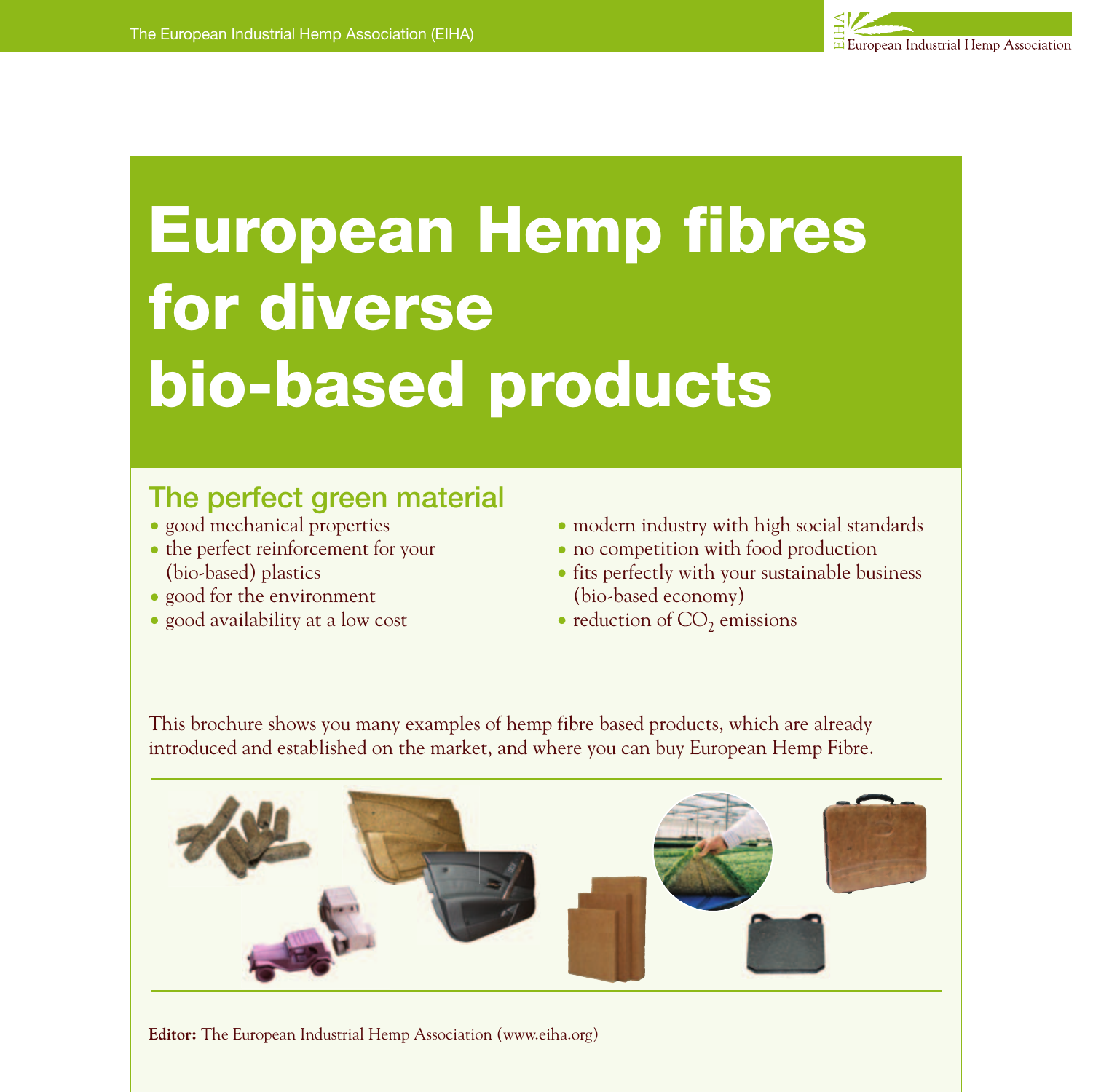

# Join EIHA to support the Hemp Industry.

## Basic Information on European Hemp

Hemp fibres played an important part in the technical and cultural history of mankind. In 2.800 BC the first ropes were produced in China using hemp fibres. In 100 BC we know that also in China the first paper in the world was made from hemp fibres. From the Middle Ages until the end of the sailing ship period Hemp was an important crop in many European countries. Threads, sacks, ropes, water hoses, sails and textiles were all made from Hemp fibres.

Today, China, Canada and Europe are the main hemp cultivation areas in the world. In 2009 the total cultivation area in the European Union was around 15.000 ha – in 2010 we expect this to increase to 18.000 ha. These areas will produce around 24.000 t Hemp fibres and 29.000 t respectively. All by products like shivs (woody part of the Hemp stem) and dust are used. Main countries for Hemp production are France, UK, Germany, The Netherlands and Poland. Hemp fibres, ready to use in your biobased products are price competitive to other domestic and exotic fibres for technical applications. Different qualities are available.

European Hemp fibre is currently used mainly in technical applications like speciality paper (cigarette paper, technical filters), insulation material, natural fibre reinforced plastics (automotive, industrial and consumer goods), mulch and cultivation fleeces. Especially insulation and plastic reinforcement show promising market increases. China and Canada are raising their interest for hemp fibre in textile applications substituting cotton fibres.

# The European Industrial Hemp Association (EIHA)

EIHA was originally founded as an association of the members of the European hemp industry. Regular members include primary hemp processors in the EU. Associate members may be associations, research organisations and companies and individuals working in the area of hemp and other natural fibres. Founded in 2005, EIHA today has 8 regular and more than 65 associated members from 25 countries.

EIHA was founded to give industry a voice at the European Commission in Brussels. It has rapidly become a respected industry association that provides effective lobbying and serves as an information bank. The annual EIHA conference has become an attractive opportunity for members and visitors to meet, learn about developments and exchange views with their colleagues.

More Information at www.eiha.org

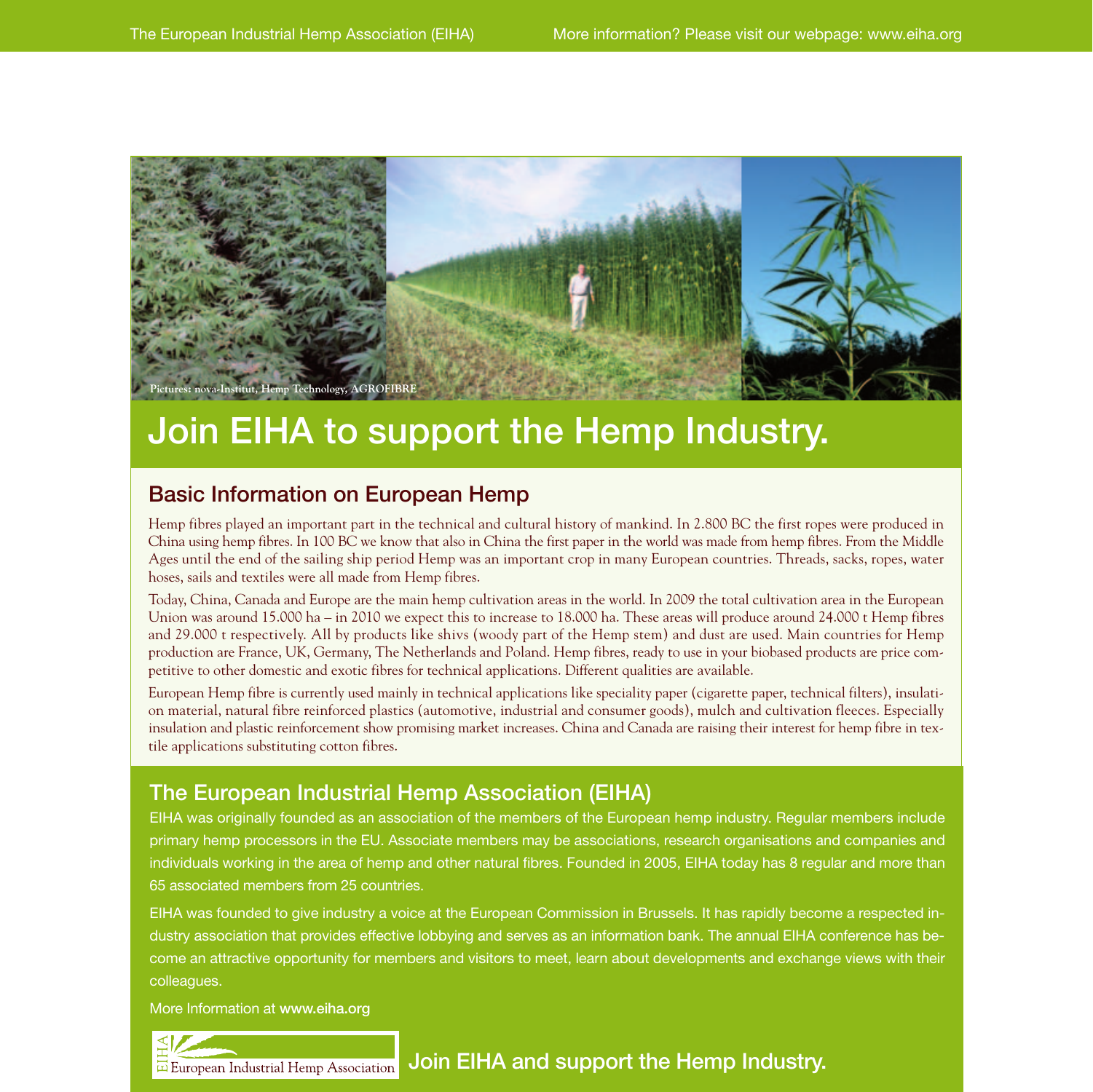The European Hemp industry is a young and modern industry with new and improved harvesting and fibre processing technologies. It maintains high social standards, it is good for the environment with a proven high CO**2**-capture. Importantly Hemp does not compete with food production.

Along with a high yield, Hemp produces fibres of the highest quality. Their mechanical properties are equal to the best natural fibres in the world.

Hemp Fibres today are already used in many applications: speciality pulp and paper, automotive, brakes, cases and consumer goods. Sanding discs, insulation, construction, agriculture, sports equipment and many more.



#### Innovation

Hemp will and is playing an important role in the production of innovative biobased products like natural fibre reinforced plastics, insulation and construction materials.

Hemp Fibre can improve the technical profile of bioplastics for use in durable applications.



**Hemp fibre brake pad for regional trains (UK). Picture: nova-Institut**



**Insulation material, hemp fibre fleece (Germany). Pictures: Hock**

**High carbon capture by Hemp insulation.**



EIHA Hemp Fibres 2010 Main Applications



**Hemp fibres ready to sell. Picture: nova-Institut**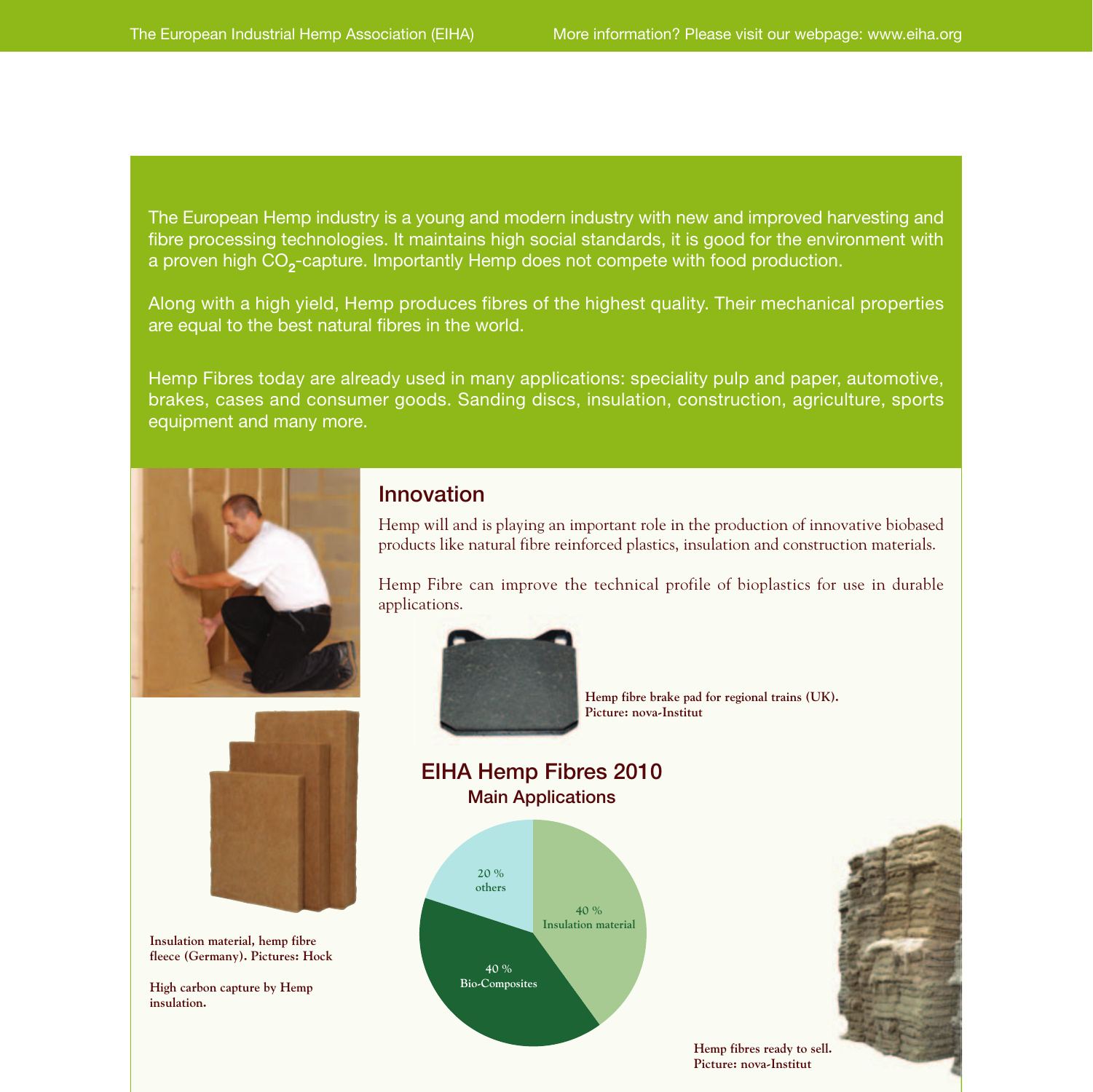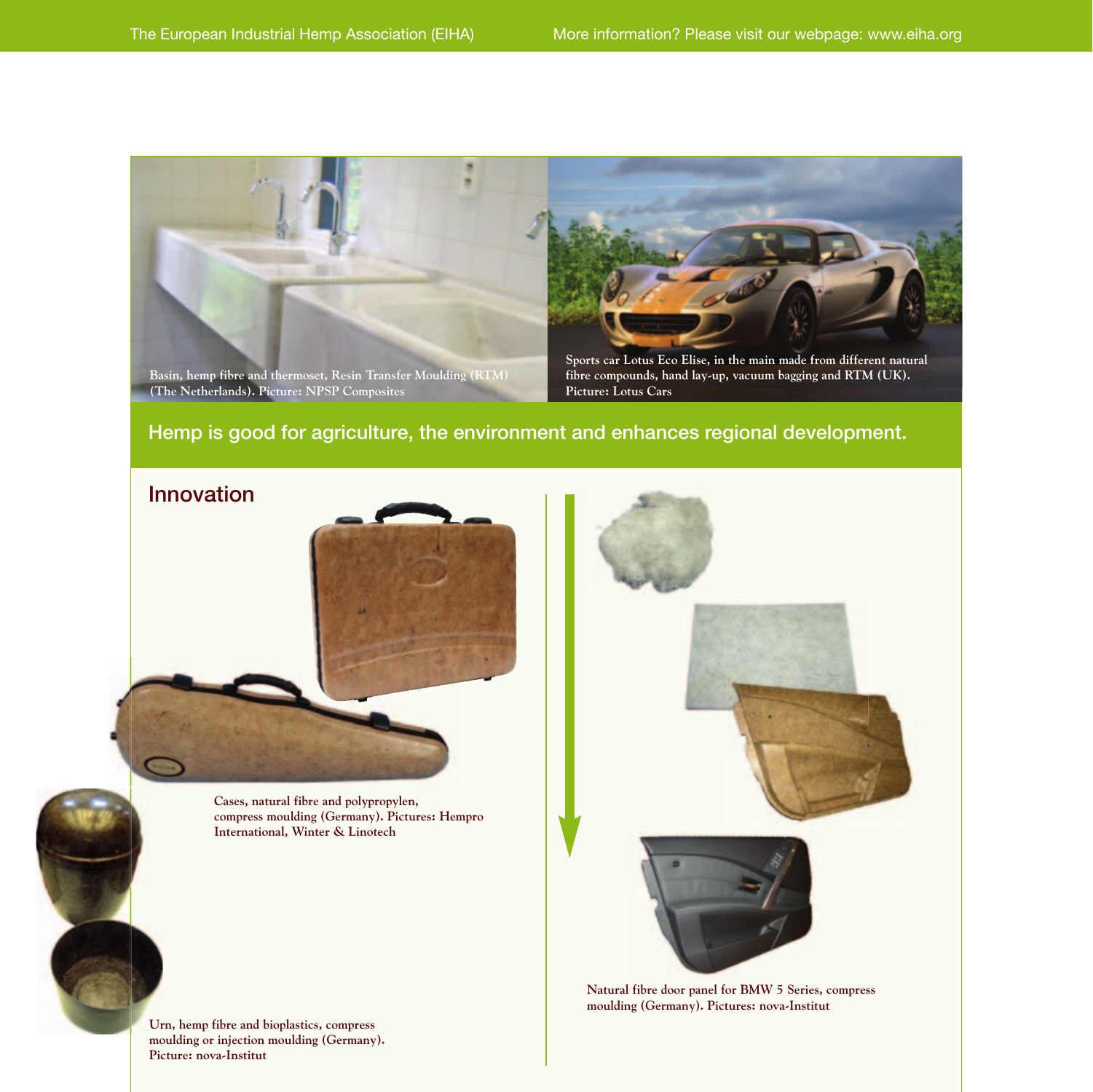





**BioCharger, natural fibres and Polypropylen, injection moulding (The Netherlands/China). Picture: GreenGran**

**Toy cars, natural fibre and Polypropylen, injection moulding (The Netherlands). Picture: GreenGran**

## **Environment**

No agrochemicals are used in the growing Hemp crop.

The Cumulated Energy Requirement for producing glass fibres is more than 10 times higher when compared to the production of hemp fibres in Europe. Also the  $CO<sub>2</sub>$ emissions for glass fibres are 10 times higher compared to hemp fibres.

Life Cycle Assessments (LCA): Where Hemp has been used in applications it has yielded definite ecological advantages. For example for plastic reinforcement: "Finite resources were spared, there was less pressure on the environment and  $CO<sub>2</sub>$ emissions were reduced. If biopolymers were used these benefits are of course further enhanced". (Carus et. al 2006)

# CER<sub>p</sub>-Cumulated Energy Requirement